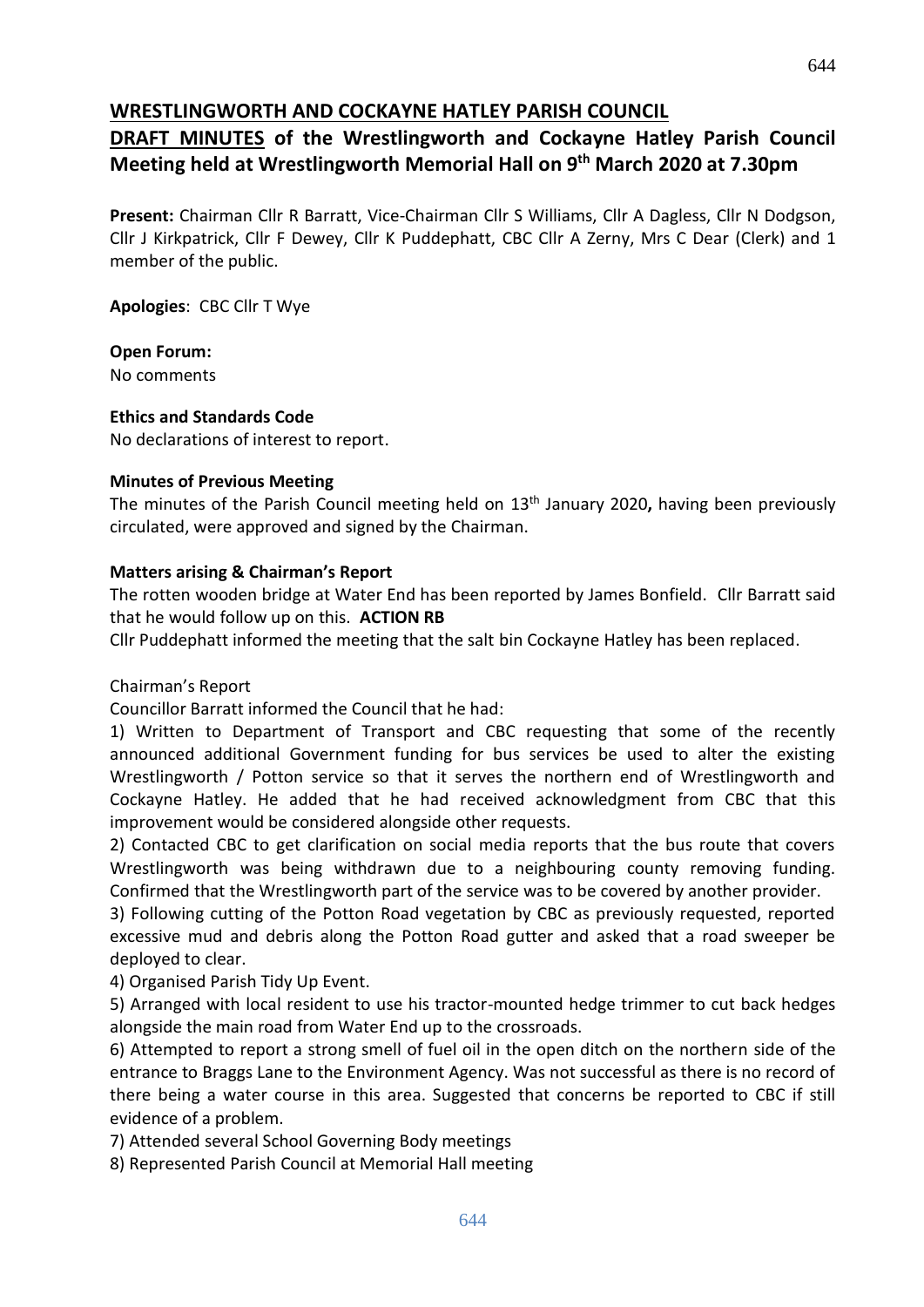9) Spoken to a resident about obstruction caused to school entrance by parked vehicle - Discuss further at meeting

10) Provided support to community group wishing to hold a Street Party to mark VE75 anniversary.

11) Posted details on social media about defibrillators being installed - further update to be issued once both units commissioned.

The Clerk added that she had

- Forwarded relevant emails to Parish Councillors and updated noticeboards
- Completed agenda, budget and financial statement for March's meeting
- Reconciled bank statement with income and expenditure and transferred £7K to cover February, March and April's outgoings
- SAGE transactions added to end of February
- Updated parish website with copy of minutes and agenda
- Received payment from CBC for grant for defibrillator
- VAT return completed and sent for 1 November 31 January 2020 received payment February 2020
- Received grant request from Friends of Wrestlingworth School for £350
- Completed weekly checks on defibrillator in Wrestlingworth and updated results on the webnos website
- Sent planning applications to Cllr Williams
- Sent various hall booking requests to June Cutchie
- Met with Cllr Puddephatt to get defibrillators working and ready for use
- Sent completed Direct Debit form to Information Commissioner's Office for General Data Protection Regulation fee
- Amended parish grant application form
- Met with Terry Seymour (electrician) to go through requirements for defibrillator housing installation
- Sent completed electrical certificates and installation forms to Community Heartbeat Trust for both defibrillator registrations
- Requested and received bollard quotes from Balaam Brothers and RS Fencing
- Informed Brian Whitfield (Goodwill Fund) and History Society of Council's decision regarding not to award grant this year
- Informed Bob Goodwin of Council's discussion regarding the poor reception and phone mast

## **Defibrillator update**

The Clerk informed the Council that the Ward Councillor grant application had been successfully received. Both defibrillators and housing have been received and installed, one in the Wrestlingworth Millennium Garden Bus Shelter and the other one in Cockayne Hatley. Weekly checks are being done to both defibrillators by Cllr Puddephatt and Clerk. Results are logged on the webnos webpage. The Council thanked Cllr Zerny for his support in the Ward Councillor Grant application. The Council also thanked the clerk for her efforts in progressing this initiative to a successful conclusion.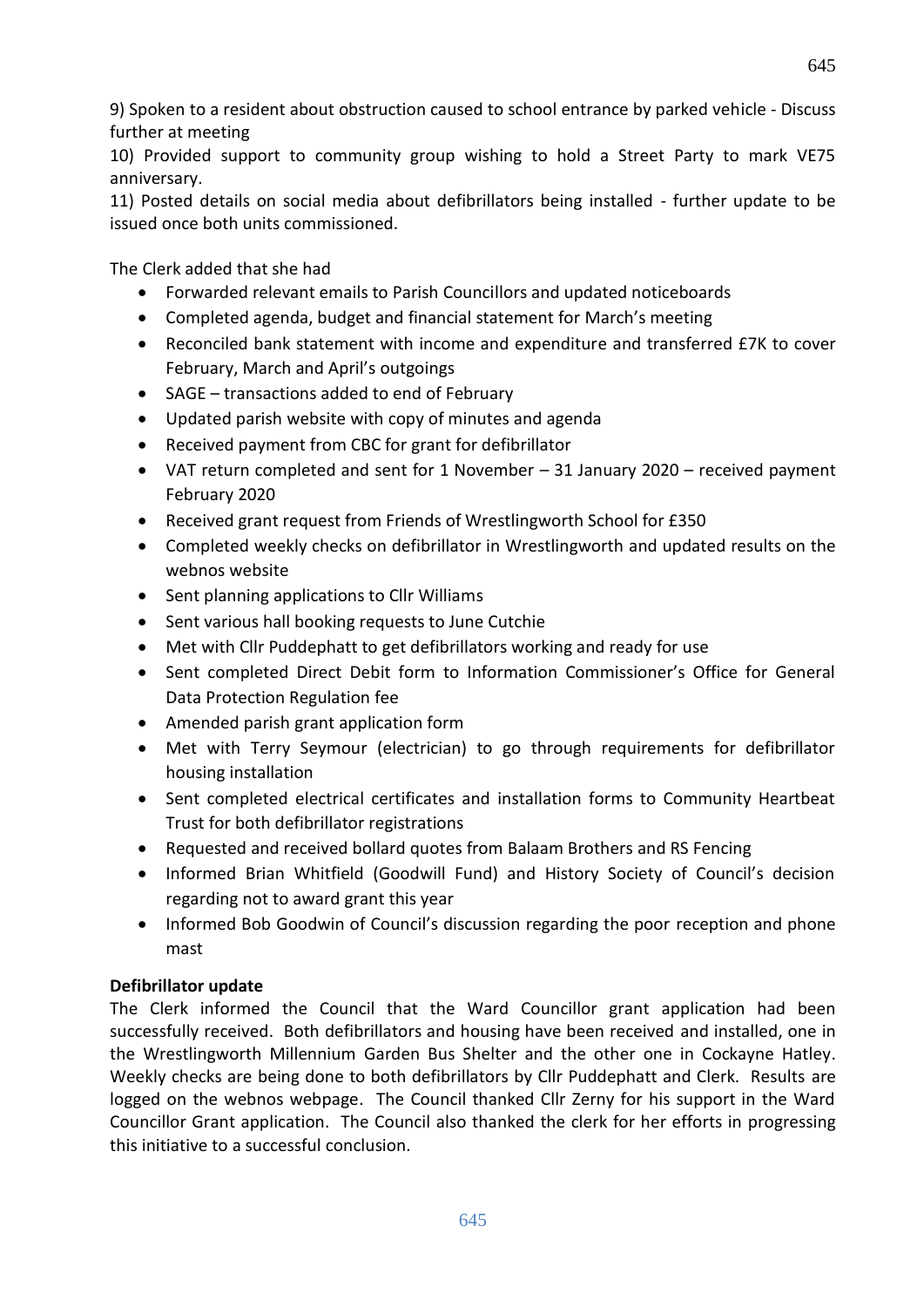#### **Rotten Bollards**

The state of the rotten bollards at the end of Braggs Lane was discussed and various quotes for replacements looked at. Councillors decided that a recycled plastic option was favourable over wooden bollards. The quotes were considered but it was decided at this time that there was no room in the budget for this project in the next financial year. The Clerk was asked to enquire as to a quote for a smaller recycled plastic bollard to reduce costs for consideration in the budget for 2021/22.

#### **Cockayne Hatley Co-Op Land - Village Green & CIC**

Cllr Dagless informed the meeting that he now had direct contact with Noel Humphrey at the Co-Op who has said that he will speak to the Estate Manager regarding outstanding issues. Cllr Dagless to keep Council informed of progress. **ACTION AD**

#### **Voneus update**

Cllr Dagless informed the Council that Voneus have said that they will have all equipment installed and ready by the end of the March and have agreed everything with St John's Church. Cllr Dagless said that once installed we then await on Voneus to advise on next steps for those who wish to take up the service.

#### **Woodcraft's Meadow/Dyason Development update**

Cllr Barratt informed the meeting that he had received an email from Dyason saying that they have abandoned their plans for the 'village open space' initiative and are currently considering opportunities that might present themselves at the Potton Road end of their land but at this stage have no definite plans to disclose.

#### **East/West Rail Link**

Cllr Barratt informed the meeting that the preferred route had been announced in January as the Northern Route linking existing stations in Bedford and Cambridge with communities in Cambourne and the area north of Sandy and south of St Neots.

#### **Portfolios**

PLAY AREA – Cllr Dewey informed the council that he has inspected the play area and there was very little litter to pick up, the bins had little in them and the equipment appeared clean and functioning correctly. Trees and equipment appear to be unscathed by the recent storms and the grass will need cutting soon. No further response from play equipment surfacing suppliers, Cllr Dewey added that he will meet with them when they are next in the area to review options for under the swings. **ACTION FD**

WEBSITE & MILLENNIUM GARDEN - Cllr Kirkpatrick informed the Council that to comply with the new Public Sector Bodies (websites and applications) accessibility regulations quotes have been received for framework accessibility and content accessibility. After careful consideration it was decided to take the quote from Town & Parish Council Websites for making our website framework compliant at a cost of £120. **ACTION JK**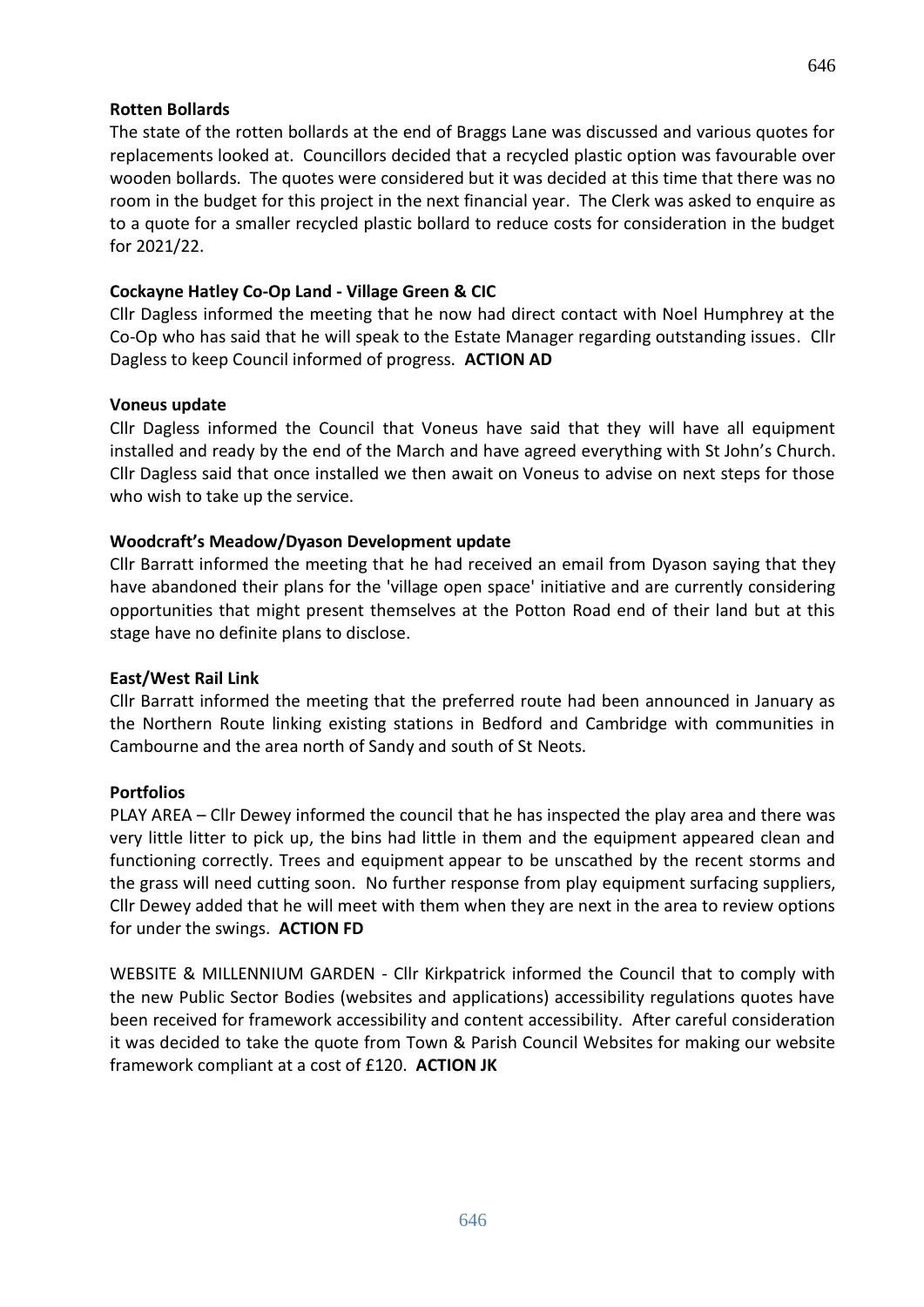HIGHWAYS – Cllr Dodgson updated the Council on:

Speedwatch - The speedwatch group traffic monitoring is planned to recommence in March.

## High Street speed reduction measures

The High Street SID's were recalibrated again towards the end of January. Since then both units have been operating but only activate when vehicles are just a few yards in front of them, this severely limits their effectiveness. The Chief Highways Officer, Paul Mason, has been made aware of this. Paul is currently on leave until 10<sup>th</sup> March, his PA, Judith Wong, has arranged for him to discuss this matter with Charlotte Dunham on his return to work.

A resident has commented on the effectiveness of the road markings in Dunton (white chevrons and a 30-mph rondel on a red road surface). A request has been submitted to CBC's Highways Improvement Team to see if something similar could be installed in Wrestlingworth High Street, a response is awaited. It was agreed that Potton Road would also benefit from this improvement.

Cockayne Hatley speed reduction measures

Cllr Puddephatt informed the meeting that Central Bedfordshire Council will be conducting an assessment to see if a 20mph speed limit was appropriate. Cllr Puddephatt to report findings back to Council when informed. **ACTION KP**

### **Planning**

The current Planning applications were discussed. (**Appendix C)**

### **Finance**

Councillors approved the payment of invoices **(Appendix A**).

The Financial statement **(Appendix B)** was discussed along with the budget for 2020/21. Grants to Friends of Wrestlingworth School was discussed. It was concluded that £150 would be awarded.

## **Any Other Business**

- Cllr Williams to prepare articles for the Village Link on the new defibrillators and parking on pavements. **ACTION SW**
- Cllr Dodgson asked to report broken Church Lane road sign and churned up tarmac on junction of High Street and Church Lane. **ACTION ND**
- Coronavirus after a discussion regarding coronavirus it was agreed that Cllr Barratt would let the Goodwill Fund know that they should approach the Council if help was required. **ACTION RB**
- VE75 Cllr Barratt informed the meeting that a committee was organising a street party for VE75 and that Church Lane would be closed for the event.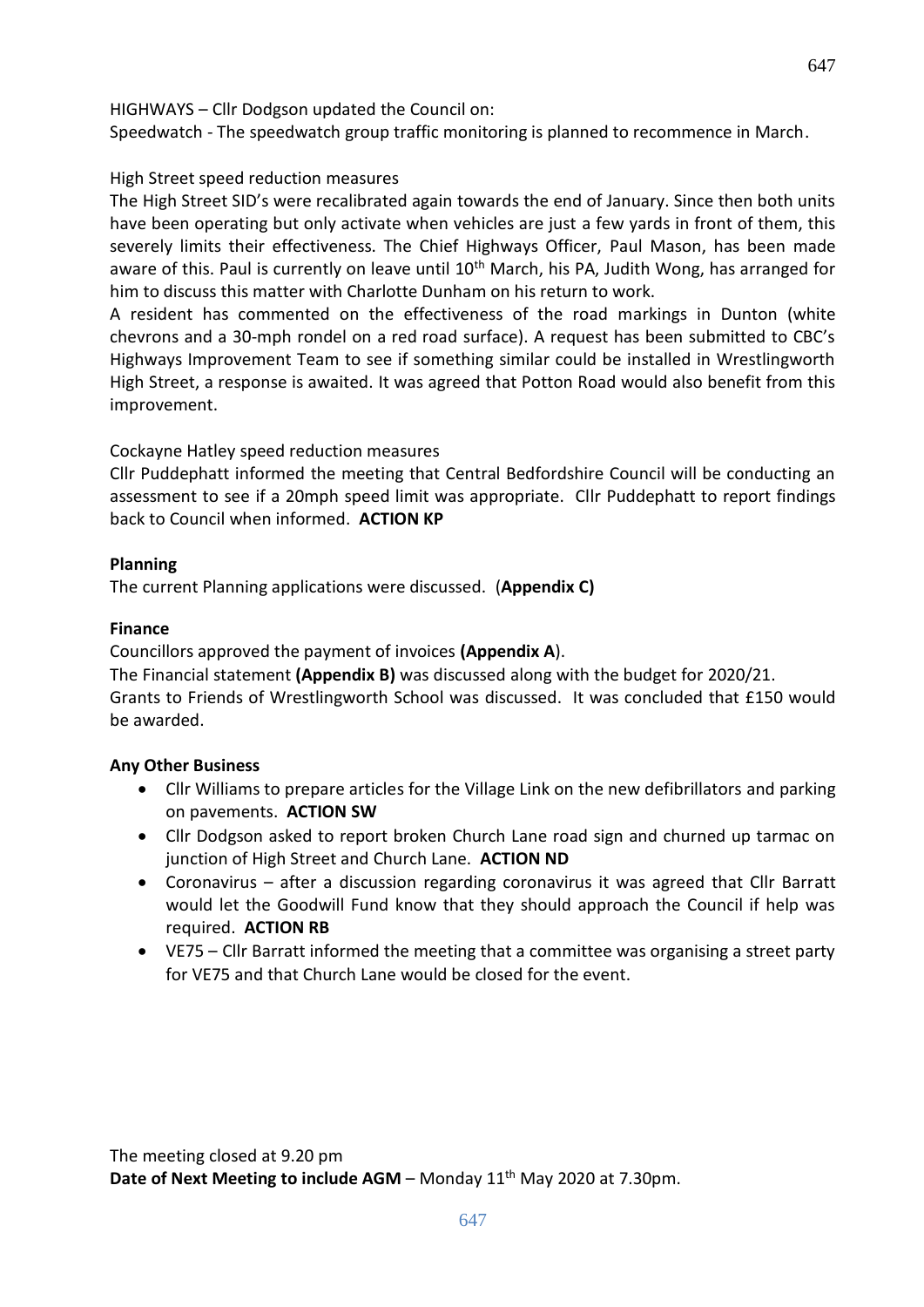## **Appendix A**

# **Payments for approval – March 2020**

The following accounts are to be paid and the clerk requested the council's endorsement.

| February              | E-on Electricity supply D/Debit                                                                   |          | 208.74   |
|-----------------------|---------------------------------------------------------------------------------------------------|----------|----------|
| March                 | E-on Electricity supply D/Debit                                                                   |          | 195.27   |
| January               | Clerk's Salary D/Debit                                                                            |          | 427.28   |
| February              | Clerk's Salary D/Debit                                                                            |          | 427.28   |
| February &<br>March   | Clerk's expenses (Telephone, Internet, Stamps,<br>stationery)                                     |          | 30.61    |
| February              | SAGE - accounting software D/Debit                                                                |          | 21.60    |
| March                 | SAGE - accounting software D/Debit                                                                |          | 21.60    |
| January &<br>February | Interest - Lloyds                                                                                 | 2.94     |          |
| March                 | Information Commissioner's Office - GDPR                                                          |          | 35.00    |
| January               | Wrestlingworth memorial hall hire                                                                 |          | 14.00    |
| February              | Community Heartbeat Trust - 2 defibrillators and<br>housing                                       |          | 4,465.00 |
| February              | Community Heartbeat Trust - annual support fee                                                    |          | 360.00   |
| March                 | Central Bedfordshire Council - Ward Councillor Grant<br>for defibrillators                        | 2,000.00 |          |
| February              | H M Revenue & Customs - VAT refund                                                                | 531.48   |          |
| March                 | Smith of Derby – maintenance of St Peter's clock                                                  |          | 319.20   |
| February              | Terry Seymour - electrical fitting of defibrillator cabinets<br>and outdoor socket at bus shelter |          | 510.00   |
| February              | Terry Seymour - electrical maintenance                                                            |          | 64.50    |
| March                 | Robin Barratt - Skip Hire                                                                         |          | 254.00   |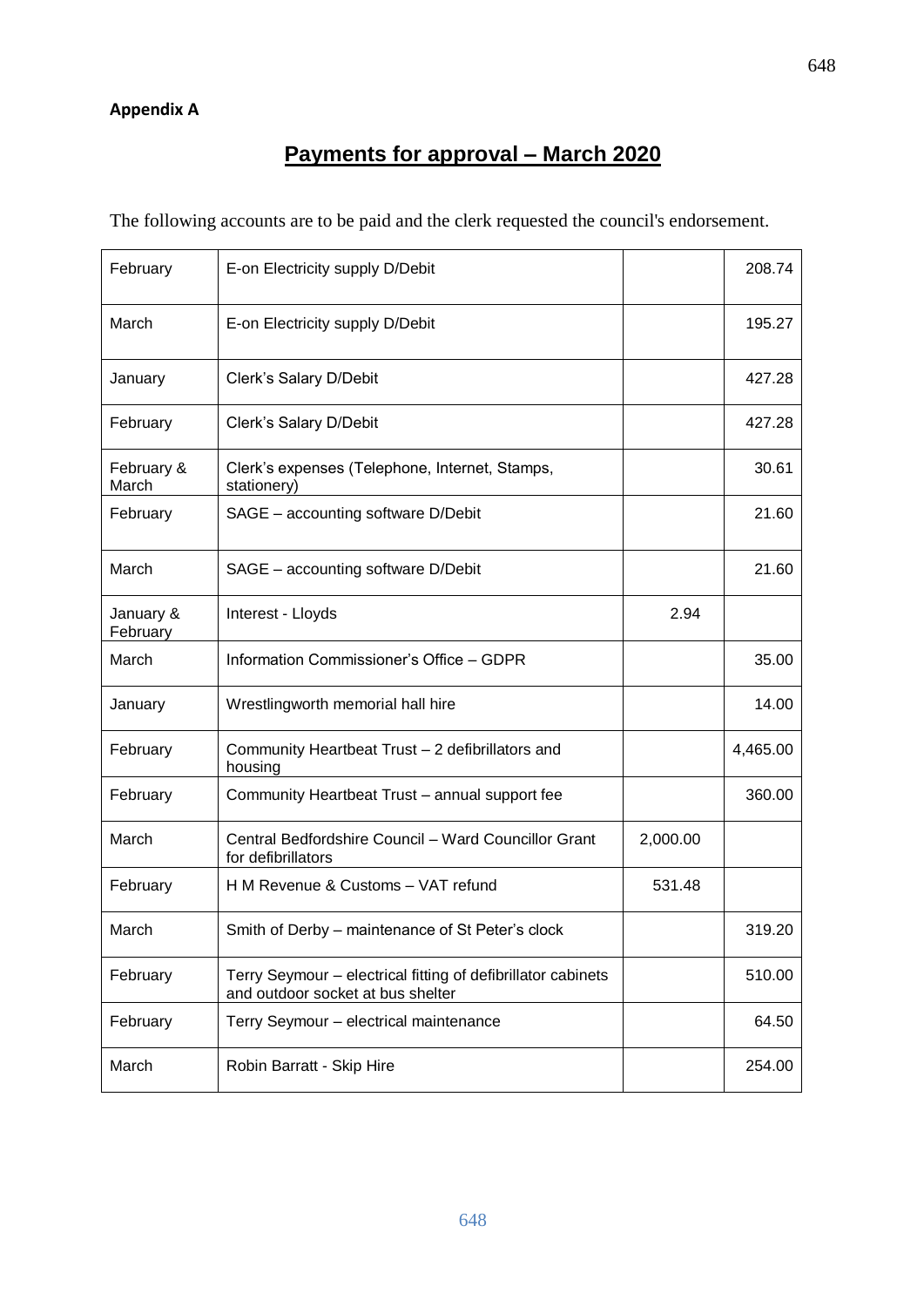# **Appendix B**

| <b>WRESTLINGWORTH &amp; COCKAYNE HATLEY PARISH COUNCIL</b>                          |                       |                            |           |               |                |  |
|-------------------------------------------------------------------------------------|-----------------------|----------------------------|-----------|---------------|----------------|--|
|                                                                                     |                       |                            |           |               |                |  |
| FINANCIAL STATEMENT AT 29 February 2020 WITH EXPECTED OUTTURN TO MARCH 2020 AND BUL |                       |                            |           |               |                |  |
|                                                                                     |                       |                            |           |               |                |  |
|                                                                                     |                       |                            |           |               |                |  |
|                                                                                     |                       |                            |           |               |                |  |
|                                                                                     | Year to 31 March 2020 |                            |           | 20/21         |                |  |
|                                                                                     | Actual to 29          | <b>Budget for Expected</b> |           |               |                |  |
|                                                                                     | <b>Feb 2020</b>       | year                       | outturn   | <b>Budget</b> | <b>Notes</b>   |  |
| Income                                                                              |                       |                            |           |               |                |  |
| Precept                                                                             | 22,482.00             | 22,482.00                  | 22,482.00 | 23,600.00     | $\mathbf{1}$   |  |
| Interest                                                                            | 18.32                 | 15.00                      | 20.00     | 20.00         |                |  |
| <b>Grass Cutting Contribution</b>                                                   | 380.33                | 380.00                     | 380.00    | 380.00        |                |  |
| Insurance Claim re Churchyard                                                       | 788.00                |                            |           |               |                |  |
| VAT refund to March 19                                                              | 259.96                | 259.96                     | 260.00    |               |                |  |
| <b>Total Income</b>                                                                 | 23,928.61             | 23,136.96                  | 23,142.00 | 24,000.00     |                |  |
|                                                                                     |                       |                            |           |               |                |  |
| <b>Operational Expenses</b>                                                         |                       |                            |           |               |                |  |
| Accountants fees & Sage                                                             | 289.00                | 500.00                     | 400.00    | 400.00        |                |  |
| <b>Affiliation Fees</b>                                                             | 314.00                | 300.00                     | 300.00    | 300.00        |                |  |
| Amenity Field lease                                                                 |                       | 120.00                     |           | 120.00        | $\overline{2}$ |  |
| <b>British Legion</b>                                                               | 19.00                 | 25.00                      | 25.00     | 25.00         |                |  |
| Church Clock Maintenance                                                            |                       | 325.00                     | 250.00    | 250.00        |                |  |
| Churchyard Maintenance                                                              | 740.00                | 1,000.00                   | 100.00    | 250.00        |                |  |
| Clerk's expenses                                                                    | 266.40                | 350.00                     | 300.00    | 300.00        |                |  |
| Clerk's salary                                                                      | 4,272.90              | 5,128.50                   | 5,130.00  | 5,400.00      |                |  |
| Election expenses                                                                   | 65.06                 | 375.00                     | 65.00     | 65.00         |                |  |
| Electricity - street lighting                                                       | 2,161.12              | 2,000.00                   | 2,200.00  | 2,200.00      |                |  |
| Electricity/lighting - maint                                                        | 590.00                | 1,000.00                   | 500.00    | 500.00        |                |  |
| <b>General Maintenance</b>                                                          |                       | 500.00                     | 250.00    | 500.00        |                |  |
| Grants (see below)                                                                  | 1,500.00              | 1,500.00                   | 1,500.00  | 1,500.00      |                |  |
| Normal Grass and Hedge cutting                                                      | 7,020.92              | 8,000.00                   | 8,000.00  | 8,000.00      |                |  |
| Other grounds & tree work                                                           | 450.00                | 1,000.00                   | 450.00    | 450.00        |                |  |
| Insurance                                                                           | 841.21                | 850.00                     | 840.00    | 900.00        |                |  |
| <b>Memorial Hall Hire</b>                                                           | 56.00                 | 100.00                     | 90.00     | 90.00         |                |  |
| Millennium Garden                                                                   |                       | 100.00                     |           | 100.00        |                |  |
| Parish Tidy Up                                                                      |                       | 500.00                     | 250.00    | 250.00        |                |  |
| Playing field Maintenance                                                           | 592.80                | 1,000.00                   | 750.00    | 750.00        |                |  |
| Playing field lease                                                                 |                       | 1,440.00                   |           | 360.00        | $\mathbf{3}$   |  |
| Training expenses                                                                   | 60.00                 | 200.00                     | 100.00    | 100.00        |                |  |
| Web site                                                                            | 252.00                | 500.00                     | 250.00    | 250.00        |                |  |
| Vat expensed and not yet recovered                                                  | 73.54                 | 0.00                       |           |               |                |  |
|                                                                                     | 19,563.95             | 26,813.50                  | 21,750.00 | 23,060.00     |                |  |
| <b>Operating surplus/deficit</b>                                                    |                       |                            |           | 940.00        |                |  |
|                                                                                     | 4,364.66              | $-3,676.54$                | 1,392.00  |               |                |  |

649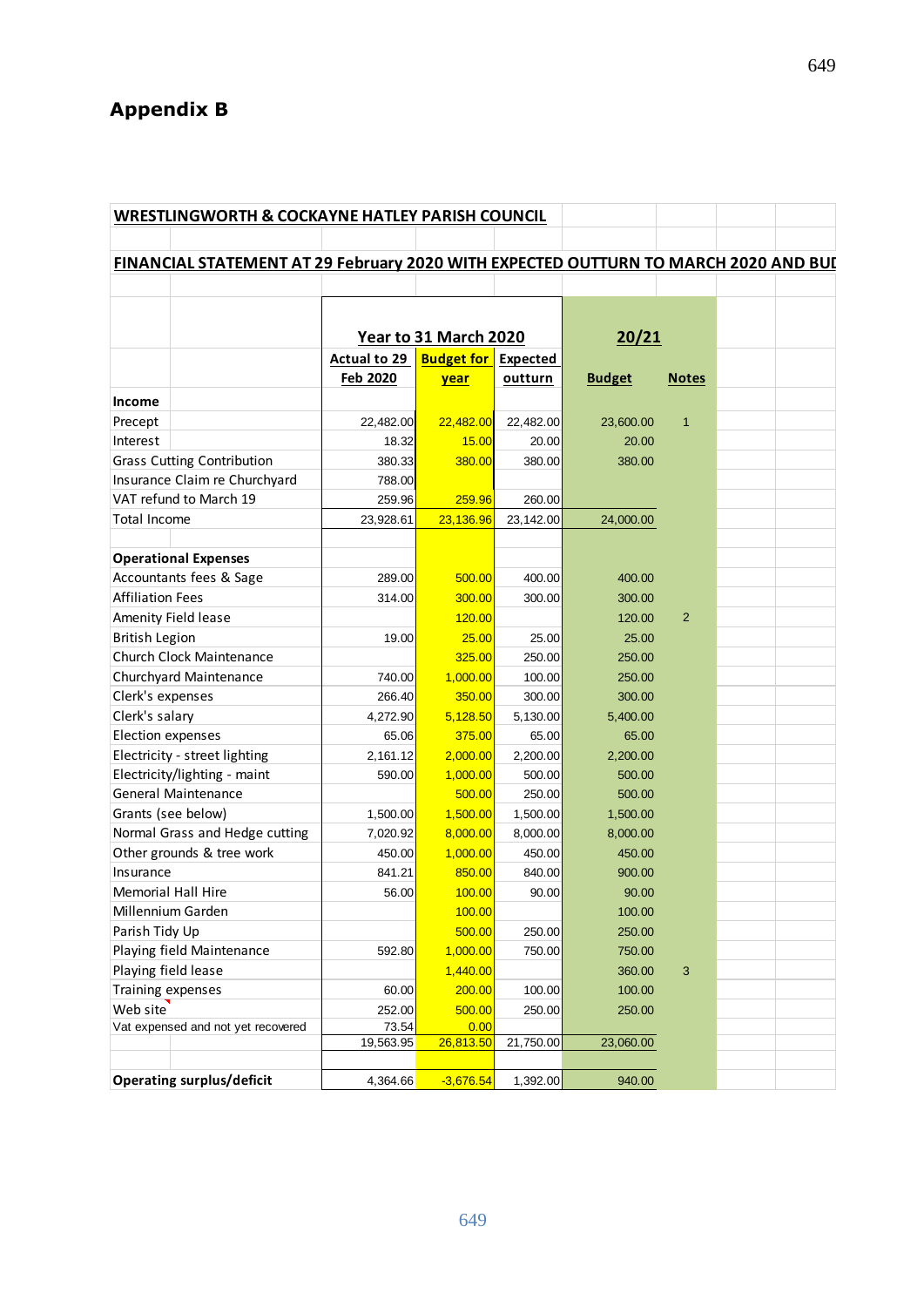| <b>Projects &amp; rent arrears</b>                                                                                                                                                                                 |             |              |             |              |                |  |  |
|--------------------------------------------------------------------------------------------------------------------------------------------------------------------------------------------------------------------|-------------|--------------|-------------|--------------|----------------|--|--|
| Allotment lease and set up                                                                                                                                                                                         |             | 2.500.00     |             | 2,500.00     | $\overline{4}$ |  |  |
| Defibrillator                                                                                                                                                                                                      | 4,780.00    | 2,000.00     | 4,780.00    |              |                |  |  |
| Defibrillator Ward Cllr Grant                                                                                                                                                                                      | $-2.000.00$ |              | $-2,000.00$ |              |                |  |  |
| Speed reduction measures                                                                                                                                                                                           |             | 7,500.00     | 0.00        | 4,074.00     | 5              |  |  |
| Amenity lease arrears                                                                                                                                                                                              |             |              |             | 360.00       | $\overline{2}$ |  |  |
| Playing field lease arrears                                                                                                                                                                                        |             |              |             | 2.880.00     | 3              |  |  |
| Cockayne Hatley land & set up                                                                                                                                                                                      |             | 3.000.00     |             | 3.000.00     | $\overline{4}$ |  |  |
| <b>Net Project costs</b>                                                                                                                                                                                           | 2,780.00    | 15,000.00    | 2,780.00    | 12,814.00    |                |  |  |
|                                                                                                                                                                                                                    |             |              |             |              |                |  |  |
| <b>Overall surplus/deficit</b>                                                                                                                                                                                     | 1,584.66    | $-18,676.54$ | $-1,388.00$ | $-11,874.00$ |                |  |  |
| <b>RESERVES</b>                                                                                                                                                                                                    |             |              |             |              |                |  |  |
| Bank brought forward                                                                                                                                                                                               | 31,075.08   | 31,075.08    | 31,075.08   | 29,687.08    |                |  |  |
| (Deficit)/Surplus for period                                                                                                                                                                                       | 1,584.66    | $-18,676.54$ | $-1,388.00$ | $-11,874.00$ |                |  |  |
| Bank carried forward                                                                                                                                                                                               | 32.659.74   | 12,398.54    | 29,687.08   | 17,813.08    |                |  |  |
| VAT refund due                                                                                                                                                                                                     | 73.54       |              | 0.00        | 0.00         |                |  |  |
| Total                                                                                                                                                                                                              | 32.733.28   |              | 29,687.08   | 17,813.08    |                |  |  |
|                                                                                                                                                                                                                    |             |              |             |              |                |  |  |
| <b>GRANTS PAID IN YEAR</b>                                                                                                                                                                                         |             |              |             |              |                |  |  |
| Village Link                                                                                                                                                                                                       | 150.00      | 150.00       |             | 150.00       |                |  |  |
| St Peter's Church                                                                                                                                                                                                  | 1,000.00    | 1,000.00     |             |              |                |  |  |
| Lower School                                                                                                                                                                                                       | 350.00      | 350.00       |             | 150.00       |                |  |  |
|                                                                                                                                                                                                                    | 1,500.00    | 1,500.00     |             | 300.00       |                |  |  |
| <b>Bank balances</b>                                                                                                                                                                                               |             |              |             |              |                |  |  |
| Current account - 29/02/20                                                                                                                                                                                         | 922.25      |              |             |              |                |  |  |
| Deposit account - 29/02/90                                                                                                                                                                                         | 31,737.49   |              |             |              |                |  |  |
|                                                                                                                                                                                                                    | 32,659.74   |              |             |              |                |  |  |
| <b>NOTES TO BUDGET</b>                                                                                                                                                                                             |             |              |             |              |                |  |  |
| 1 Assumes 5% increase                                                                                                                                                                                              |             |              |             |              |                |  |  |
| 2 The old lease expired September 2016 with annual rent of £120. It has not yet been renewed by CBC and no rent paid.                                                                                              |             |              |             |              |                |  |  |
| 3 The old lease expired March 2011 with annual rent of £360. It has not yet been renewed by CBC and no rent paid. The last<br>email on this from CBC dated 19 Nov 18, we were seeking a reduction and time to pay. |             |              |             |              |                |  |  |
| 4 Estimated costs                                                                                                                                                                                                  |             |              |             |              |                |  |  |
|                                                                                                                                                                                                                    |             |              |             |              |                |  |  |

5 CBC are seeking £6574 which splits the s106 equally. We are seeking to reduce this by the deposit of £2500 paid May 2017.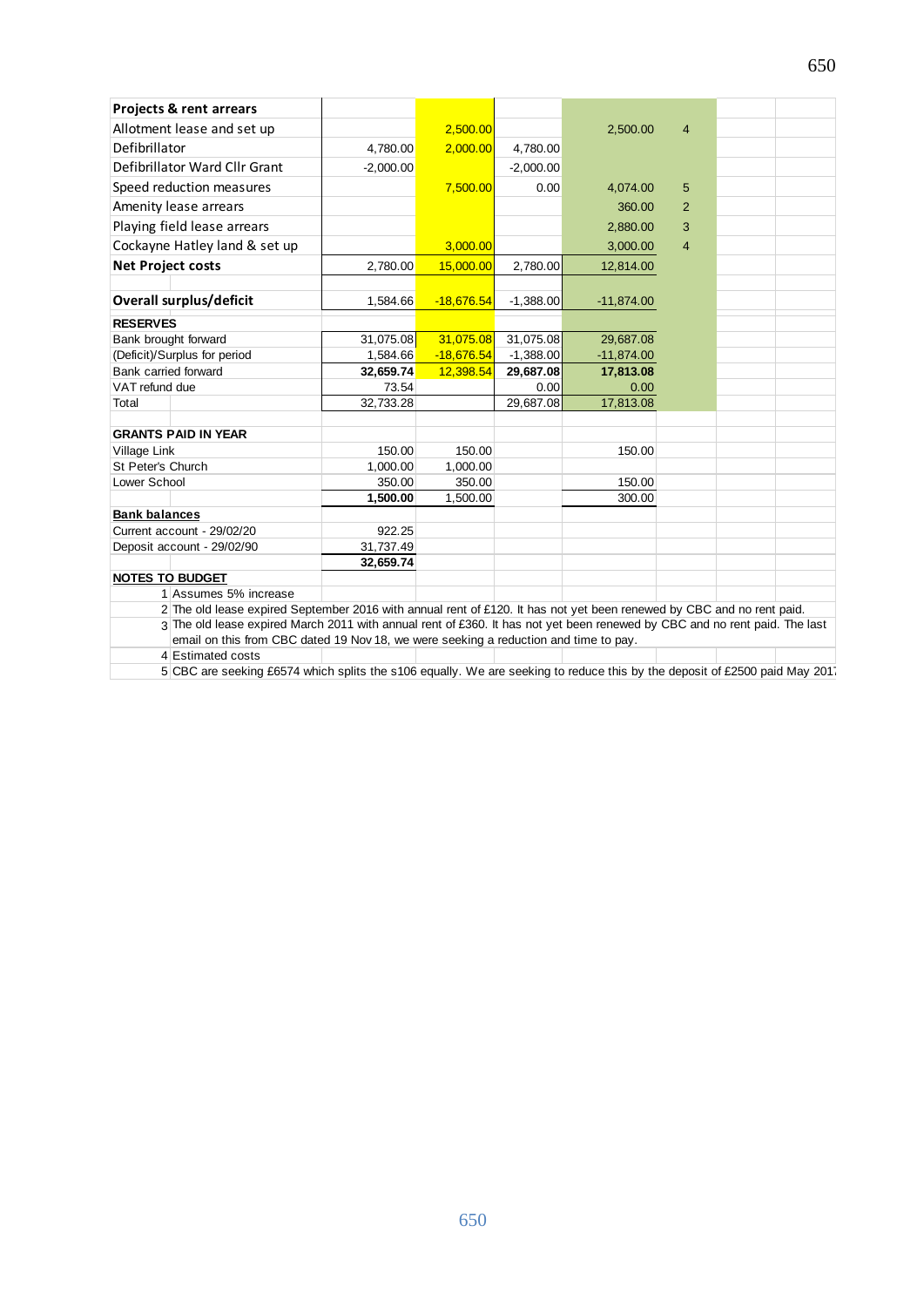# **Appendix C**

# **Planning Applications as at 6th March 2020**

| <b>Application No.</b><br>and Date | <b>Location</b>                            | <b>Works</b><br><b>Proposed</b>                                                                                                          | <b>PC</b><br><b>Comment</b>                                                                                  | <b>Status</b>                                                                 |
|------------------------------------|--------------------------------------------|------------------------------------------------------------------------------------------------------------------------------------------|--------------------------------------------------------------------------------------------------------------|-------------------------------------------------------------------------------|
| CB/19/01999/REG3<br>27.01.20       | Land off Potton<br>Road,<br>Wrestlingworth | New plan for 5<br>dwellings now<br>proposed.                                                                                             | Clarification<br>sought on<br>adoption of<br>roadway                                                         | Consultation<br>closed<br>03.03.20<br>Awaiting<br>decision                    |
| CB/EN/19/0390<br>23.08.19          | Land at<br>Randall's Close                 | Enforcement<br>Case re:<br>creation of<br>parking<br>spaces                                                                              | <b>No</b><br>comment                                                                                         | Case<br>remains<br>open                                                       |
| CB/19/03660/PCB<br>09.10.19        | <b>Telephone Box</b><br>Wrestlingworth     | Removal                                                                                                                                  | <b>No</b><br>comment                                                                                         | Awaiting<br>decision<br>following 2 <sup>nd</sup><br>round of<br>consultation |
| CB/19/03876/FULL<br>21.11.19       | 1 Molehill<br>Barns,<br>Eyeworth           | Retrospective<br>application for<br>installation of<br>bi-fold doors<br>to kitchen                                                       | <b>No</b><br>comment                                                                                         | Granted<br>30.01.20                                                           |
| CB/EN/19/0541<br>26.11.19          | 81 High Street,<br>Wrestlingworth          | Enforcement<br>Case re:<br>erection of<br>fence and<br>vehicle<br>crossover                                                              | No<br>comment                                                                                                | Case<br>remains<br>open                                                       |
| CB/19/01407/PIP<br>28.11.19        | Land at Amber<br>Lodge<br>Wrestlingworth   | Appeal<br>against<br>decision not to<br>grant<br>permission for<br>a two storey<br>dwelling on<br>land to the<br>south of<br>Amber Lodge | PC<br>objected<br>to the<br>original<br>application<br>as it was<br>outside<br>the<br>settlement<br>envelope | Appeal<br>dismissed<br>19.02.20                                               |